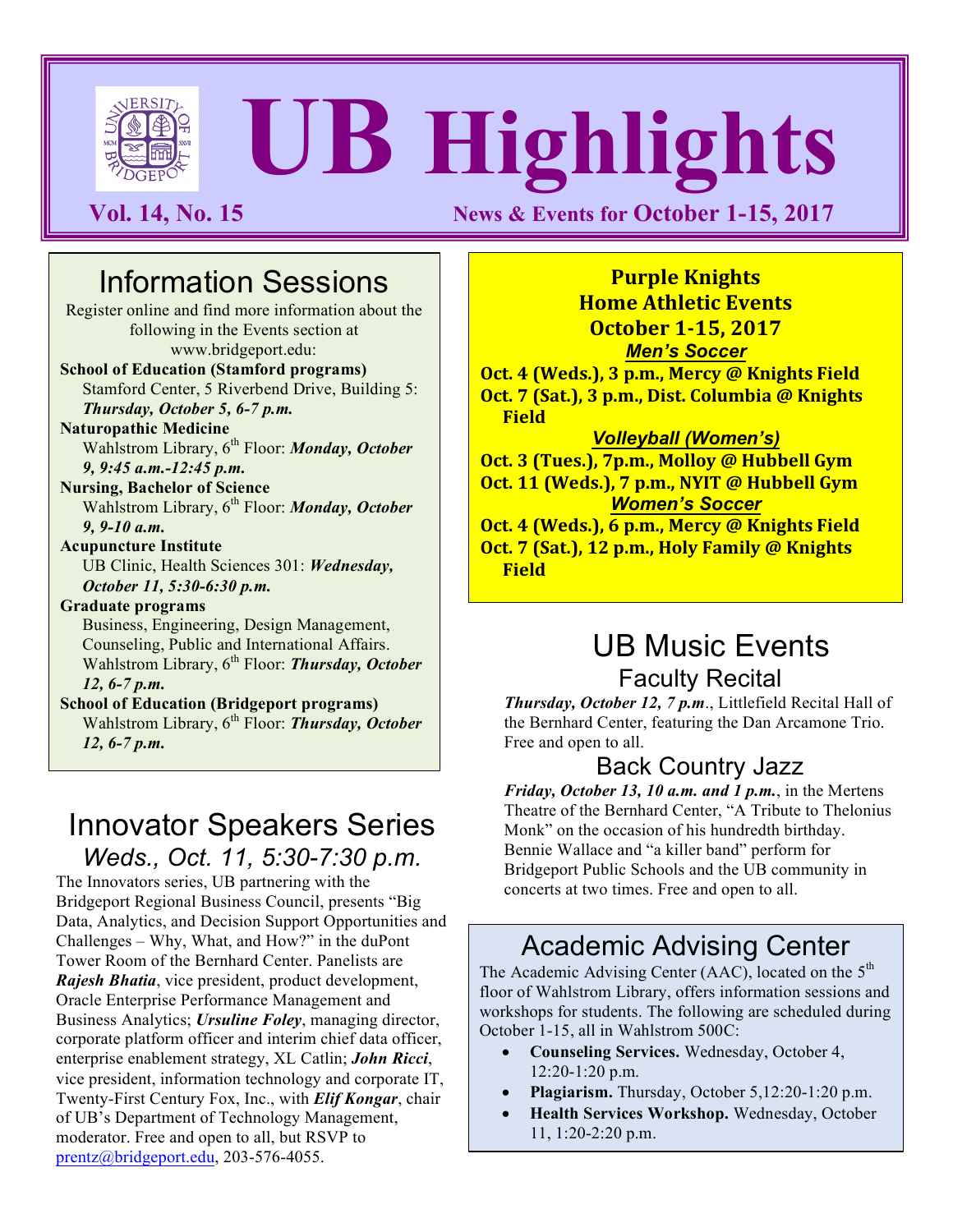# Homecoming & Reunion **Weekend** *October 6-8, 2017*

#### Friday, October 6

*10th Reunion of the Class of 2007*. Bridgeport Holiday Inn, 6-8 p.m., register at homecoming.bridgeport.edu for free admission

Admission to most Homecoming Weekend events on Saturday and Sunday requires registration and purchase of a \$25 ticket – free for UB students and children under 18. All alumni, students, families, faculty, staff, and friends are invited. Register at http://give.bridgeport.edu/Homecoming2017. For details contact *Aimee Marcella*, amarcell@bridgeport.edu, 203-576-4133, or *Lindsey Christiani*, alumni@bridgeport.edu, 203-576-4151.

A few of the many events planned for the weekend are the following. Register online and check the homecoming site for details on these and other events.

#### Saturday, October 7

- 9-11 a.m. *Faculty & Staff Meet and Greet*. Knights End of Student Center. Free to all, with continental breakfast.
- 2-5 p.m. *25th Reunion of Classes of 1991- 93*. UBiergarten tent.
- 6-9 p.m. *UB Awards Dinner*: Athletics Hall of Fame and Distinguished Alumni. Holiday Inn Harbor Ballroom. Tickets are \$100 per person.
- 6-9 p.m. *UBCC Benefit Dinner*, duPont Tower Room of Bernhard Center. Celebrating UBCC Classes of 1997 (20 years), 2002 (15 years), 2007 (10 years), and 2012 (5 years). Tickets are \$100 per person.

#### Sunday, October 8

- 9 a.m. *Purple Knight 5K 2017*, begins at Mandeville Hall
- 11 a.m.-1 p.m. *Golden Knights Society Brunch and 50th Reunion of the Class of 1967*. DuPont Tower Room of Bernhard Center.

## UB Awards Dinner 2017 *Saturday, October 7, 6 p.m.*

Everyone is invited to attend the 2017 Athletics Hall of Fame and Distinguished Alumni Awards dinner at the Bridgeport Holiday Inn, 1070 Main Street, with cocktails at 6 p.m., dinner at 7 p.m., awards to follow. The dinner is sponsored by *Tom '84 and Sue '84 O'Hara* and Avalanche Swiss Granola, with additional support provided by *Howard '59 and Maxine '62 Abner* and Abner, Herrman & Brock Asset Management. Tickets are \$100 per person. Register online.

#### **Athletics Hall of Fame Inductees**

1990-91 and 1991-92 Men's Basketball Teams Ivana Kovacevic-Jurasin '09, Volleyball Monica Mesalles Nassi '13, Gymnastics

#### **Fran Bacon Lifetime Achievement in Coaching** Jesse Braverman '73

**Purple Knight Shield of Merit** Howard '59 and Maxine '62 Abner

> **Distinguished Alumni** Barbara James '74 Dusan Bogunovic '04

**Honorary Alumnus** Bruce Webster

#### Career Development **Opportunities**

The Center for Career Development is offering the following session for students. For more information, visit the "Events" section at www.bridgeport.edu.

• **Professional Etiquette Workshop**, Tuesday, October 3, 12:30-1:30 p.m., Discovery Pavilion